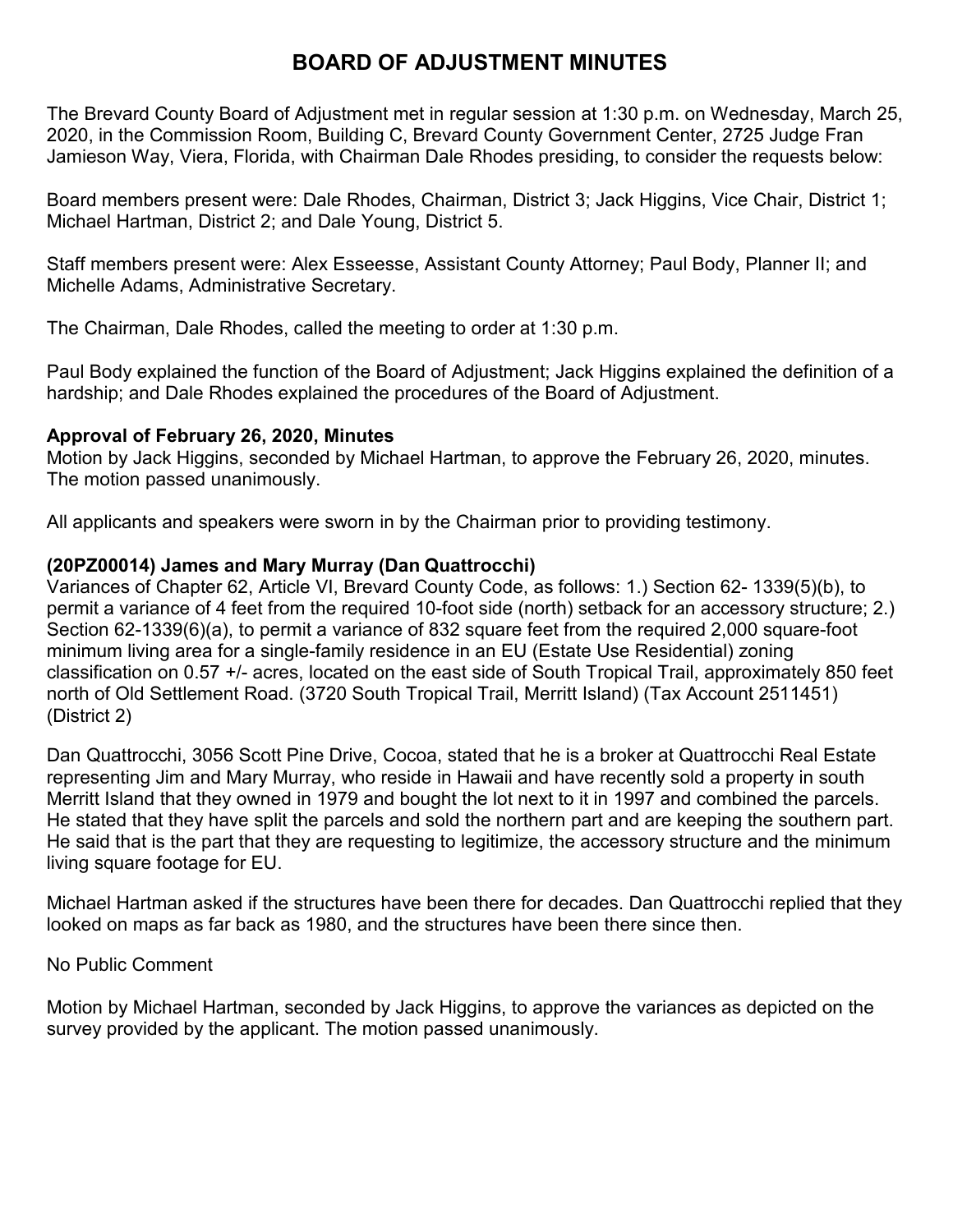Board of Adjustment Minutes March 25, 2020 Page 2

## **(20PZ00016) Kevin Robert and Rachel McCarthy**

Request variances of Chapter 62, Article VI, Brevard County Code, as follows: 1.) Section 62- 1339(5), to permit a variance of 8.2 feet from the required 10-foot rear setback for an accessory structure; 2.) Section 62-1339(5)(b), to permit a variance of 7.7 feet from the required 10-foot side (south) setback for an accessory structure, in an EU (Estate Use Residential) zoning classification on 0.29 acres, located on the west side of South Courtenay Parkway, approximately 340 feet north of Bridgewater Place. (2575 South Courtenay Parkway, Merritt Island) (Tax Account 2530897) (District 2) Applicant has requested this item to be tabled to the April 22, 2020 meeting.

Motion to table to next meeting by Michael Hartman, seconded by Dale Young. The motion passed unanimously.

## **(20PZ00025) Judith A. Coleman and Perry J. Coleman, Trustees (Shanna Brogan)**

Request a variance of Chapter 62, Article IX, Brevard County Code, Section 62-3316(b)(4), to permit a variance of 6 feet from the required 15-foot side setback for a freestanding sign, in a BU-1 (General Retail Commercial) zoning classification, on 0.70 acres, located on the northwest corner of North Highway A1A and Washington Avenue, Indialantic (1090 North Highway A1A, Indialantic) (Tax Account 2730936) (District 5)

Perry James Coleman Jr., 2205 Pine Meadow Avenue, West Melbourne, stated that he is trying to put his sign back up after the hurricane a couple of years ago. He stated he had major damage from a tornado that came through; it hit the side of the building and took all of the brick off, which he restored. He said that they took the sign down and left the post that the sign was on and would like to put the sign back up on the existing post. The location of the property used to be a Mobile gas station, one of the pictures submitted shows where the last gas pump was which was right between the two sign posts. He said that instead of doing a repair to the sign, they have put it in as a new permit. He stated that he would like to put the sign back up on the existing posts that have been there since 1983.

Dale Young asked staff if it was a 10-foot setback. Paul Body answered no, that it is 15 feet from the side property line for a free-standing sign, and 25 feet from the intersection from the road. Dale Young said that he is familiar with the property and does not have a problem with it.

Jack Higgins asked if the posts were steel or concrete. Mr. Coleman replied that they were steel posts. Jack Higgins asked if somebody was certifying the foundations. Mr. Coleman responded that the sign company was certifying the foundations.

Public comment:

Joseph Couturier, 110 Woodsouth, Merritt Island, stated that there is no other location to put the sign so on its posts is the only option. He said the replacement sign is actually smaller than the original sign and by most rules or standards it's a small sign at 8 feet across. He stated that it is of less impact.

Mr. Coleman reiterated that he is putting a smaller sign up. He said that he wants to stay with two posts because anything on the beach with one post, when the wind blows, it twists. So, having the second post will keep the sign from twisting. He said he does everything he can during a storm; takes the panels out, but on the beach it's tough and you need the extra strength.